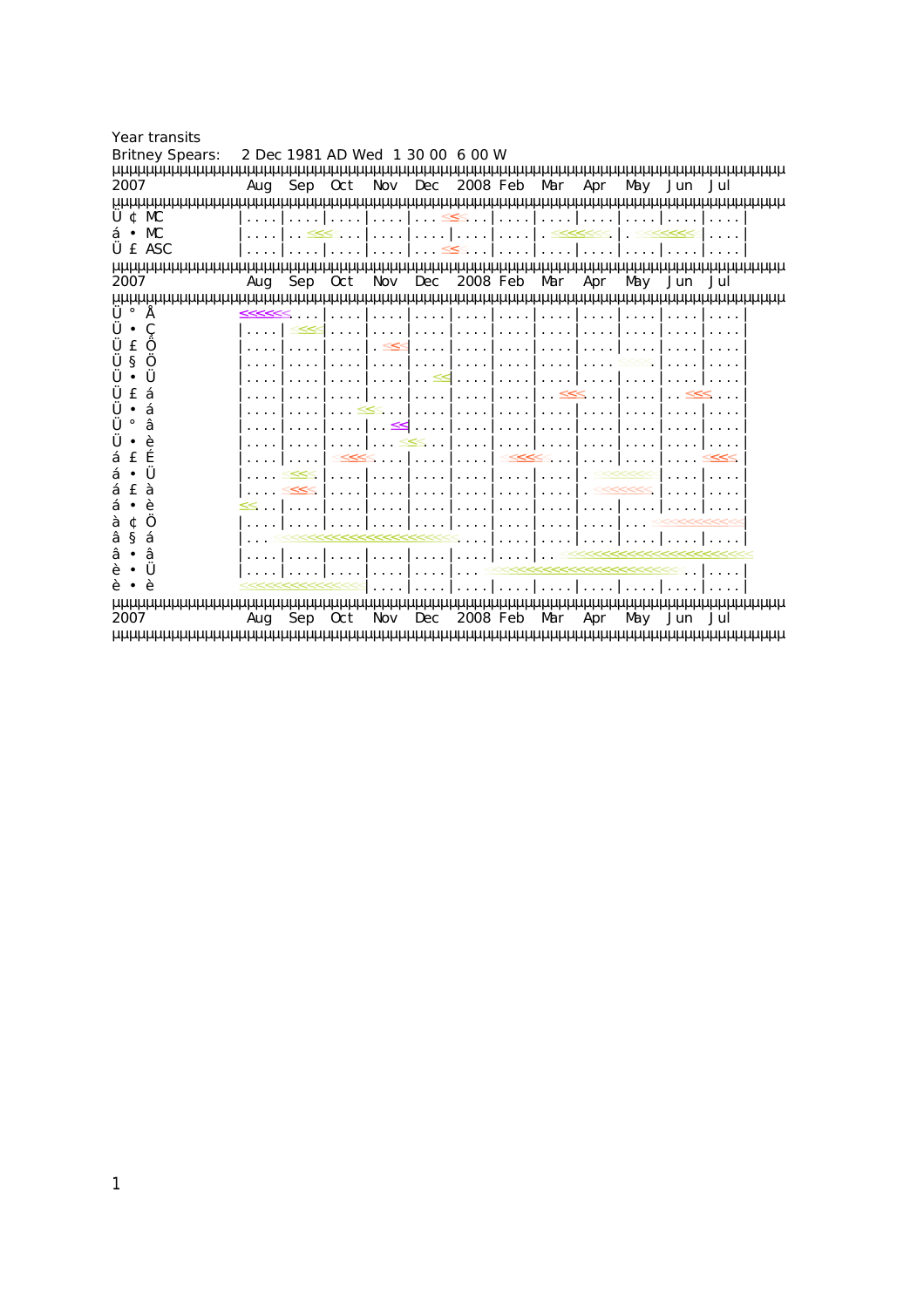## Transits for Britney Spears Aug 2007 to Aug 2008

# *Introduction to Forecaster*

There are two types of transits or movement of the planets - long term, and short term daily transits.

The long term transits can effect your birth chart for up to two to three months, and due to astrological cycles, these transits will occasionally recur during the year. The main thing to remember is that these transits represent trends and it is up to the individual to make the best of them. A good guideline is to take advantage of the good periods, and turn the not so good periods to your advantage! For example, if you are aware that you are likely to be argumentative on a particular day, then you may be able to divert your energies and avoid arguments or disputes before they happen. Astrology is not a tool of fate - it doesn't rule your life - it should be used as a guide. Ultimately, it is up to every individual to take control of their lives.

The short term daily transits usually only last a day or two - occasionally up to one week.

There will be times when several long term transits overlap, and may even counteract each other. The best thing to do is to read through the information carefully, and then integrate that information to create a whole picture for the period the transits are in effect.

Please bear in mind that unless the time of birth provided was exact, then it is likely that the exact effect of the transits may be felt either several days before or after the dates given. You will soon be able to regulate the pattern by following the transits carefully.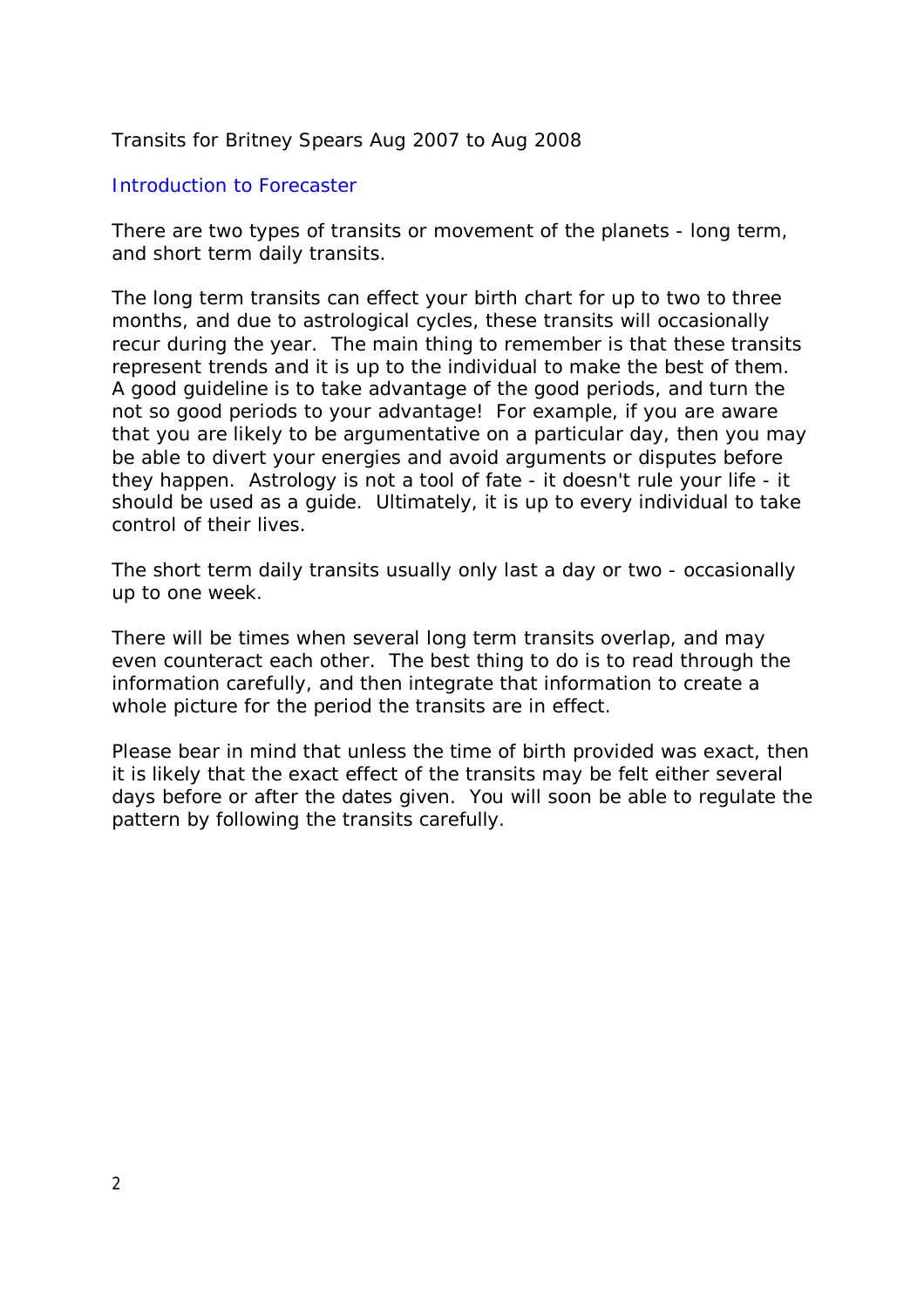## **From about: 1 Aug 2007 to about: 25 Oct 2007**

### \**Transiting Pluto Sextile your Natal Pluto*

This could be a time of significant changes - it is certainly a time for positive, creative and effective action. But you must make the best of any opportunity that comes your way - don't expect everything to just land in your lap. Cultivate contacts, especially with people in authority. Make them aware of your special talents and abilities. Now more than ever they are likely to offer support and create opportunities for you.

It is time to discard anything that is no longer of use to you old worn out items, memories, feelings from the past which may, up till now, have prevented you from getting in touch with your deepest feelings and emotions. This is your chance to inject some fresh sparkle and meaning into your life; to start afresh and look to the future.

You will now also be looking for a deeper meaning to your life and therefore you will now rely more on your intuition and telepathy and tune in to the messages that your inner self is sending.

As your mind will be so intuitively sharp, this would also be an excellent time to involve yourself in any form of research or investigation. Not content with superficial answers to questions, you will delve deeply in order to unearth and understand the truth. You may now come across some secret information previously hidden from you. In any case, the answers that you find may completely change your attitudes to life and way of thinking.

# **From about: 1 Aug 2007 to about: 7 Aug 2007**

#### \**Transiting Saturn Sextile your Natal Pluto*

Success is likely through hard work. Although your powers of endurance may be tested, you should emerge victorious from any battles fought. Because of your patience, excellent organisational abilities and far sightedness, this is a time to reinforce the structure and foundations of your life, against the possibility of future problems. Despite your determination to succeed by staying within your own physical and mental limits - you will actually achieve more.

Therefore, this is a time of self discipline, with excellent clarity of thought which will enable you to focus your thought and turn positive plans into positive action. You should now have the strength, determination and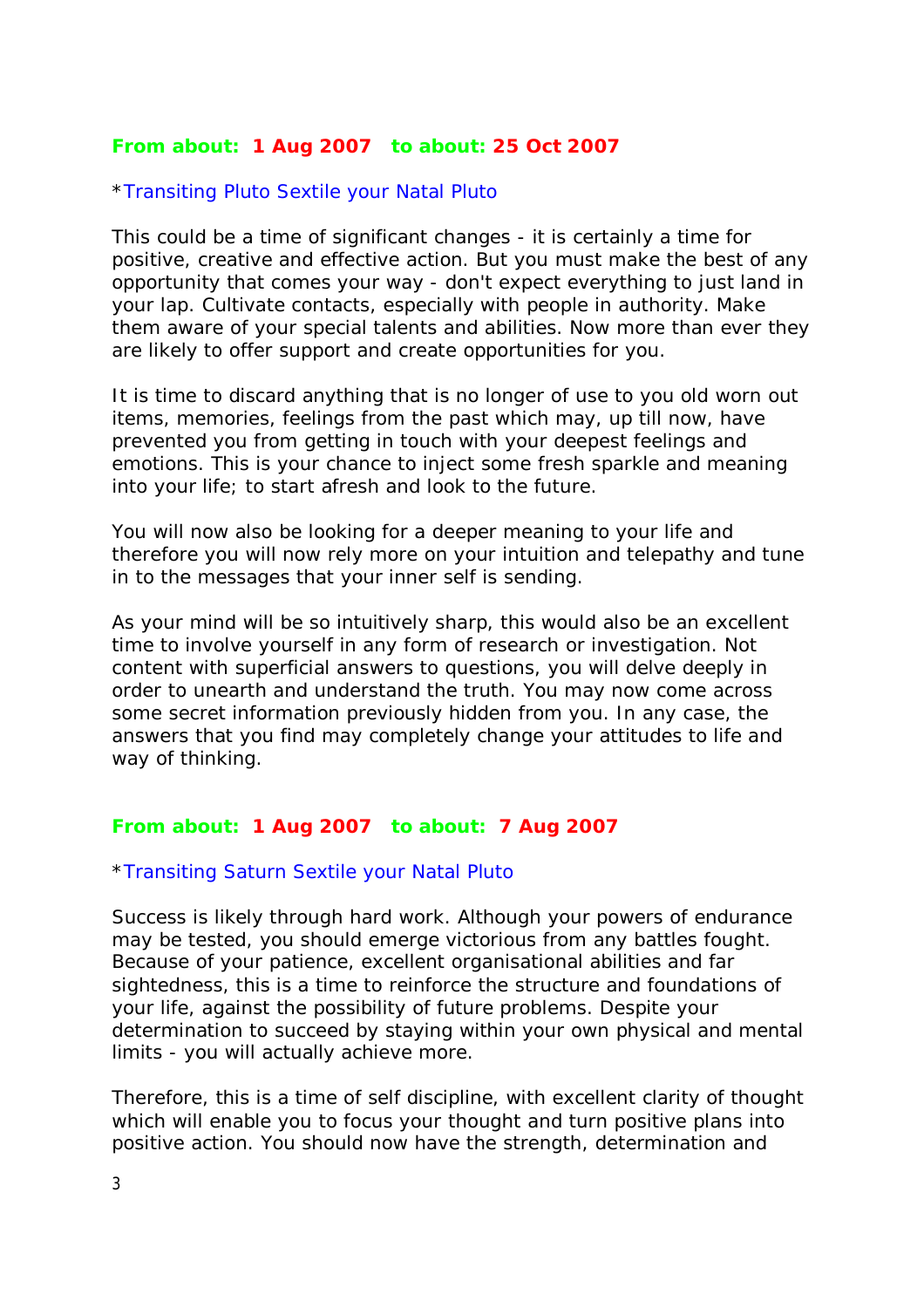concentration required to achieve personal and professional goals and ambitions, and you will be down to earth and honest in all your dealings.

This is an excellent time to negotiate contracts and agreements, as no detail will be overlooked and you will be willing to contribute more personal effort and time into any project.

New friendships could be formed, possibly with older and more mature individuals. You will rely on these loyal, dependable friends for their truthfulness and excellent advice. You will also now be more willing than usual to work in a team effort, rather than go it alone.

### **From about: 1 Aug 2007 to about: 31 Aug 2007**

#### \**Transiting Jupiter is Conjunct your Natal Sun*

This could be an excellent and beneficial period ahead. You will be feeling out-going, optimistic - and health should finally improve. Armed with more energy and enthusiasm, you will be ready to tackle any obstacle head-on!

During this time it may seem as if everything is working out perfectly, just the way you want it to. But don't expect all the opportunities to just land in your lap - wasted chances can't be blamed on anyone but you! So, if opportunity does knock, open the door and boldly stride forward.

Suddenly, you will feel the urge to live life to the full - and not do anything by half measures. You will not be frightened of treading new exciting and adventurous paths.

But despite all this optimism, do watch out for some pitfalls, the main one being over-exertion. In your exuberance to catch up with lost time, you might find that you over-reach yourself, over-extend yourself in some way, or simply exhaust yourself! Do try and exercise a certain amount of restraint.

Financially, this could be a very lucky and lucrative period, but be careful of too much extravagance. If you are fortunate enough to come into some extra cash or a bonus, then don't blow it all in one go. Save a little for those rainy days.

#### **From about: 25 Aug 2007 to about: 31 Dec 2007**

\**Neptune is Trine your Natal Saturn*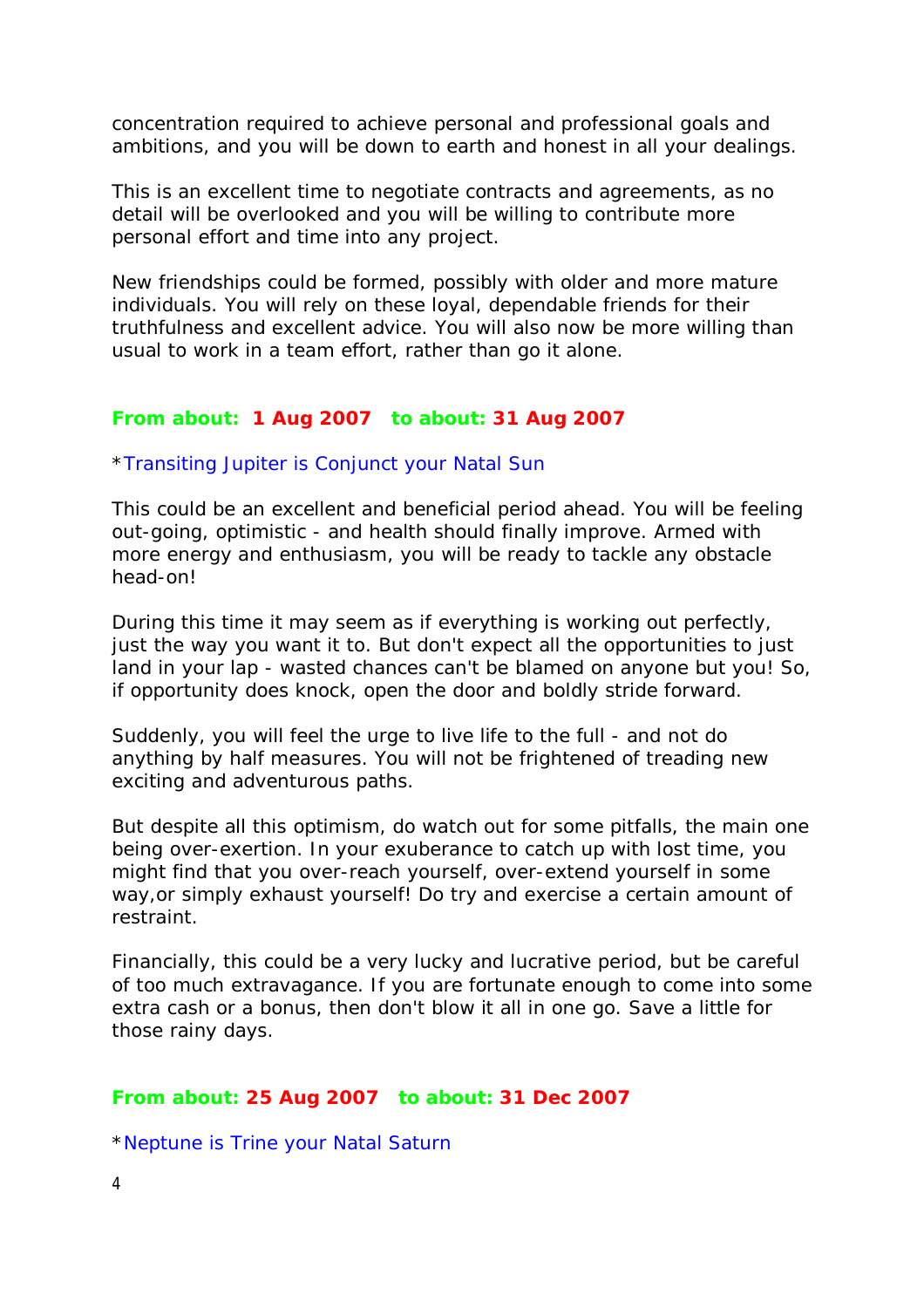This is a time for calmness and serenity. Creativity will be greatly enhanced. You will now be able to structure your powerful imagination in a positive, constructive way. Ideas, thoughts and plans could now become concrete reality. You will have a better understanding of your life - and the paths that you've chosen to follow. Feeling optimistic about the future lessons and experiences from the past will now be put into practice and into good use.

Putting others needs before your own you are now likely to give a friend in need a helping hand. Thoughts and studies are also likely to turn more spiritual and meditative. You will now be more prepared to listen to your inner voice and intuition. Memory recall should also be greatly improved.

This is likely to be a time when you will reap the rewards of previous hard work and effort. If important business decisions need to be made, then rely on your intuition - it will steer you in the right direction. Others will rely on your decisions, as they will sense that you are able to create clarity out of confusion.

# **From about: 31 Aug 2007 to about: 19 Sep 2007 From about: 13 Apr 2008 to about: 19 May 2008**

### \**Transiting Saturn Square your Natal Uranus*

This is a time of testing. Events will change your life. However, if things start to go wrong - then instead of losing your temper and blaming everyone but yourself - examine the situation carefully and analyse what is happening. The answers may surprise you and you will probably find they have a strong connection with past events or your own past actions.

However, circumstances may bring about sudden changes or problems in either your personal or professional life. This will undoubtedly cause tension especially if previously unforeseen difficulties and obstacles block every effort that you make. This will not be the best time to produce good results from a team effort. Try to work alone.

Financial problems could cause legal difficulties. Also, this is a time to beware of sudden accidents. Avoid making business or property related decisions around now, as you may find problems with the legal side of the transaction. You may also have problems with parents, or older people in authority - either in your personal or business life. Personal and love relationships may also suffer traumatic changes around now.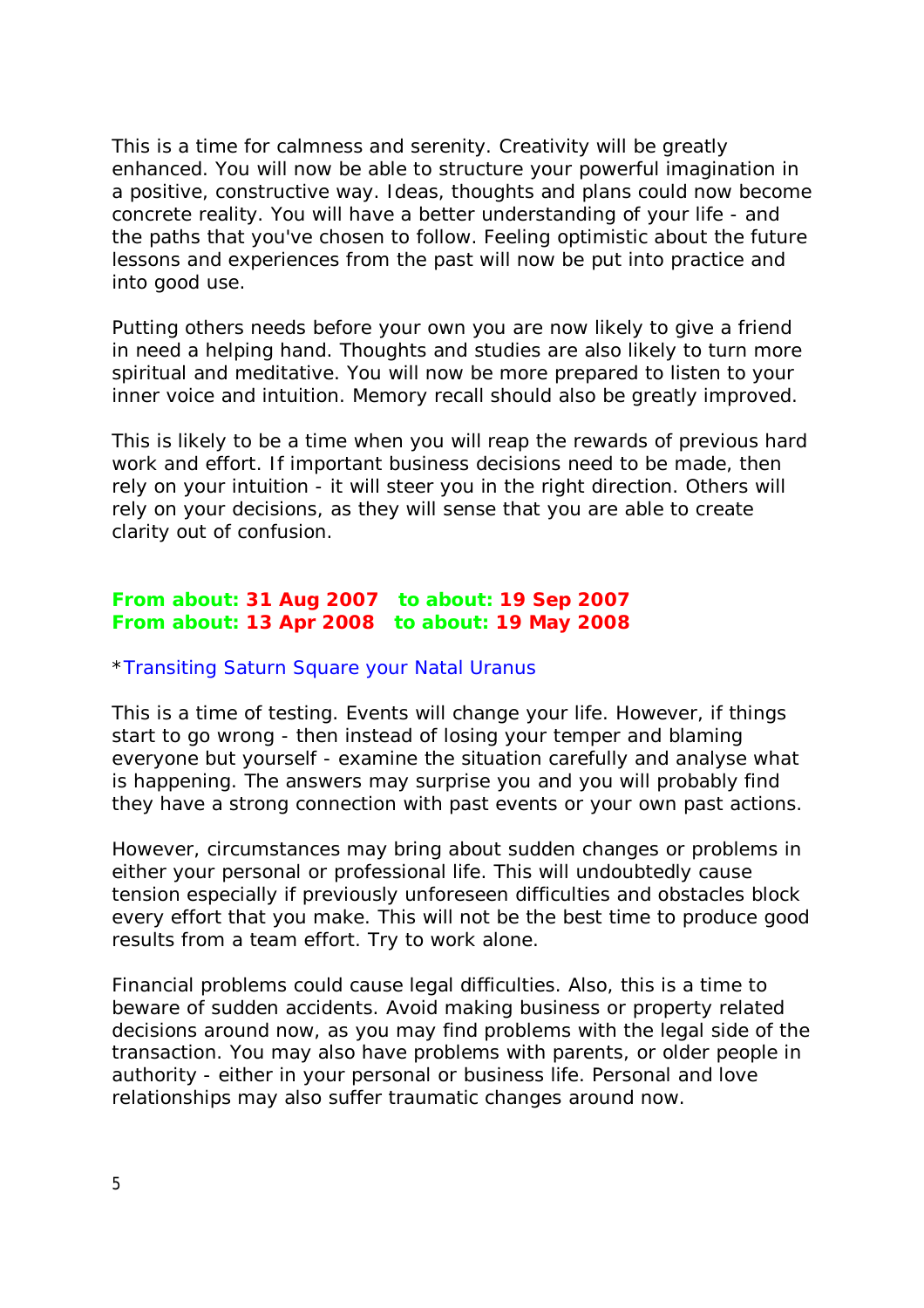# **From about: 31 Aug 2007 to about: 19 Sep 2007 From about: 13 Apr 2008 to about: 25 May 2008**

### \**Transiting Saturn Sextile your Natal Jupiter*

This would be the perfect time to plan for the future - as you will now be prepared to explore and expand into news areas, but with a certain degree of caution. This is a time when a sense of adventure is perfectly balanced with good old fashioned common sense! This is a time for learning and for turning dreams into reality. Make the best of any opportunity that comes your way and it is likely to!

All financial matters and investments should proceed smoothly - and could prove extremely lucrative. Being more serious minded regarding money, you will not be willing to take risks, and therefore all financial strategies will now be well planned. Promotion or business expansion is likely.

Help and support may come from established and respectable sources possibly from older people, or from your parents or people in some kind of authority. Legal, insurance and tax matters should also proceed smoothly.

### **From about: 7 Sep 2007 to about: 25 Sep 2007**

### \**Transiting Jupiter is Sextile your Natal Moon*

This should be a happy, cheerful and peaceful period in your life with friendships playing an even more import role in your everyday affairs. In particular, there is likely to be more contact with women with a friend, wife, or even business partner bringing more comfort and stability into your life.

If a friend asks you for help then don't hesitate doing what you can for them. In time to come this favour (and many more) will be returned with the same love and support that you, yourself, gave.

You may find yourself dealing with the public much more than usual during this time but be confident because the outcome will be extremely successful.

Expect some contact from abroad especially from friends and family living overseas. They may even surprise you with a visit or a phone call

Finances and cash flow should finally look more prosperous.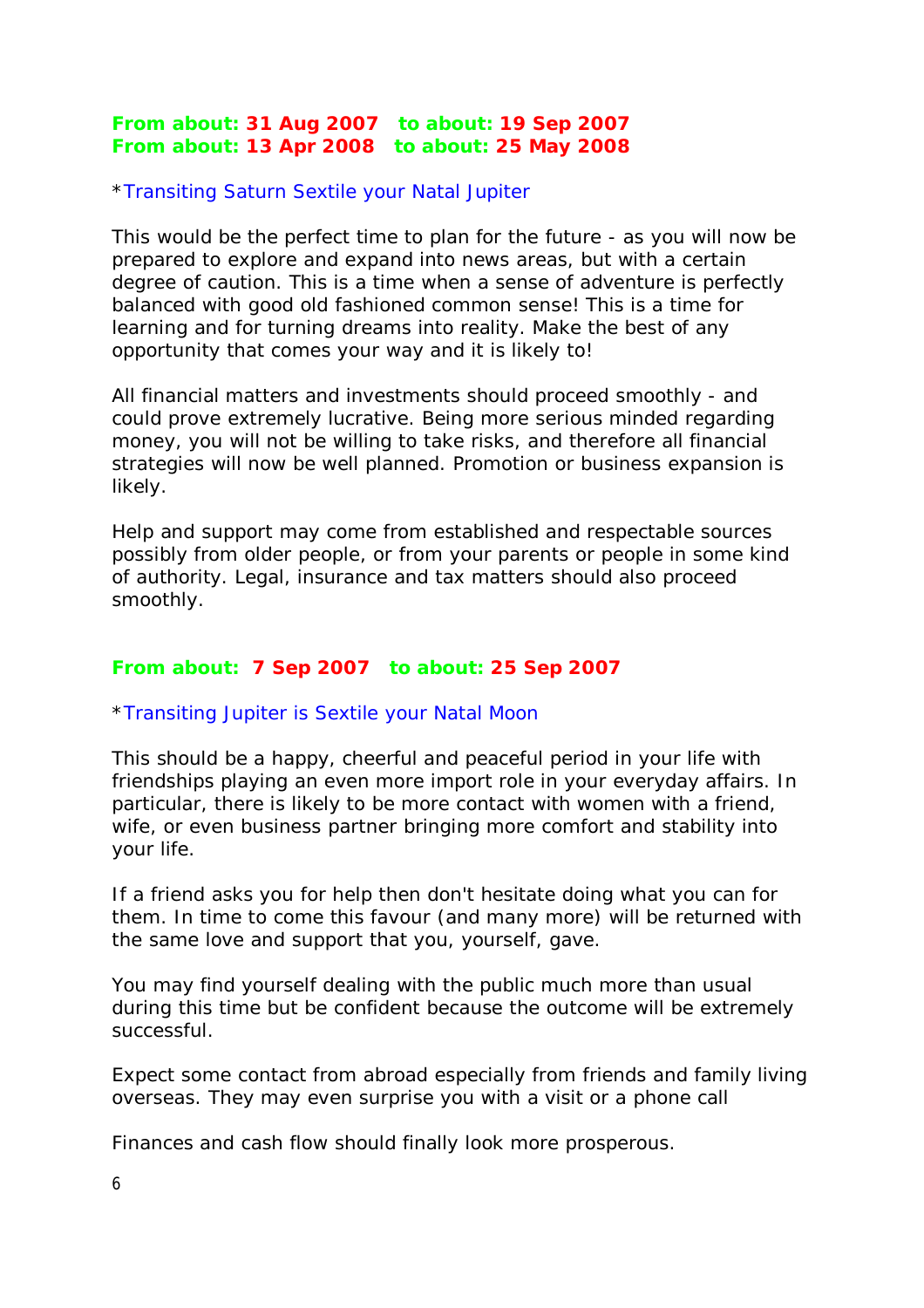**From about: 19 Sep 2007 to about: 7 Oct 2007 From about: 13 Mar 2008 to about: 19 Apr 2008 From about: 13 May 2008 to about: 25 Jun 2008**

#### \**Transiting Saturn Sextile your Midheaven*

This is a time when you will become upwardly mobile, especially in terms of career advancement a time of a steady climb through the ranks to the top. Friends, parents and people in authority will recognise your discipline, determination and effort and will therefore help you to move along that next important stage in your professional life.

This should be a time of accomplishment with much energy and enthusiasm being devoted to the pursuit of dreams and ambitions. However, do make sure that you are fulfilling your own ambitions and not someone else's dreams. This could also be a time of steady stability and security in your home and personal life. You may even find yourself continuing or carrying on an old family tradition in some way.

**From about: 7 Oct 2007 to about: 31 Oct 2007 From about: 6 Feb 2008 to about: 7 Mar 2008 From about: 1 Jul 2008 to about: 19 Jul 2008**

#### \**Transiting Saturn Square your Natal Mercury*

During this time you may have trouble communicating with others trouble in getting your message across. You may feel as if everything you say is misunderstood - this will either cause a feeling of hopelessness or sheer anger and frustration. You simply cannot understand why others don't understand your point of view.

But, could it be that you've become too set in your way of thinking? Are you actually listening to their point of view as well?

This is a time when you should avoid negotiating legal, financial or business transactions as you, yourself, may have trouble in either understanding red tape or interpreting the fine print.

In your work or study, you could be burdened with extra responsibilities and heavy burdens, made even more difficult by an inability to concentrate.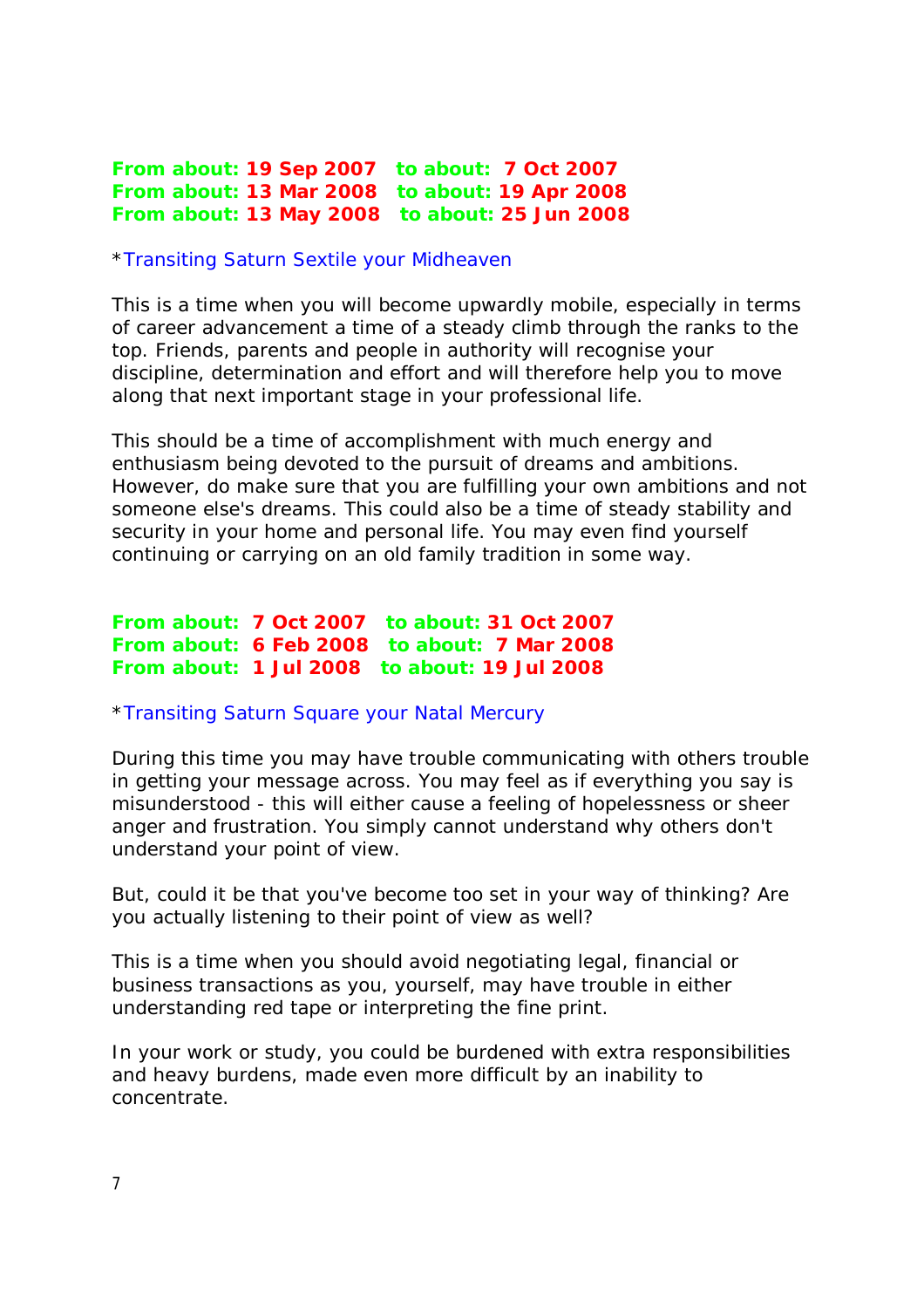Health could also be affected during this period, especially anything to do with the throat, lungs or any other illness, which could affect your speech.

### **From about: 25 Oct 2007 to about: 6 Nov 2007**

#### \**Transiting Jupiter Sextile your Natal Saturn*

This would be the perfect time to plan for the future - as you will be prepared to explore and expand into new areas but with a certain element of caution. This is a time when a sense of adventure is perfectly balanced good old fashioned common sense! This is a time for learning and for turning dreams into reality. Make the best of any opportunity that comes your way.

All financial matters and investments should proceed smoothly - and could prove extremely lucrative. Being more serious minded regarding money, you will not be willing to take risks, and therefore all financial strategies will now be well planned. Promotion or business expansion is likely.

Help and support may come from established and respectable sources possibly from older people or from your parents or people in some kind of authority. Legal, insurance and tax matters should also proceed smoothly.

### **From about: 12 Nov 2007 to about: 25 Nov 2007**

#### \**Transiting Jupiter is Square your Natal Mars*

During this period you really will not take no for an answer! However, avoid being narrow-minded you can't be right all the time, and certainly don't allow your sense of self-importance to become over-inflated.

Being self assertive is one thing, but at times over-confidence can seem rather arrogant and opinionated to others. Unfortunately, lacking both tact and moderation, this is a time when you could really put your foot in it! Slow down a little both in thought and action.

Beware extravagance in all financial, business and career matters. Avoid exaggeration and don't promise more than you can deliver and don't become involved in shady business deals which are just slightly on the wrong side of the law. This would certainly not be the best time to fight any legal battles.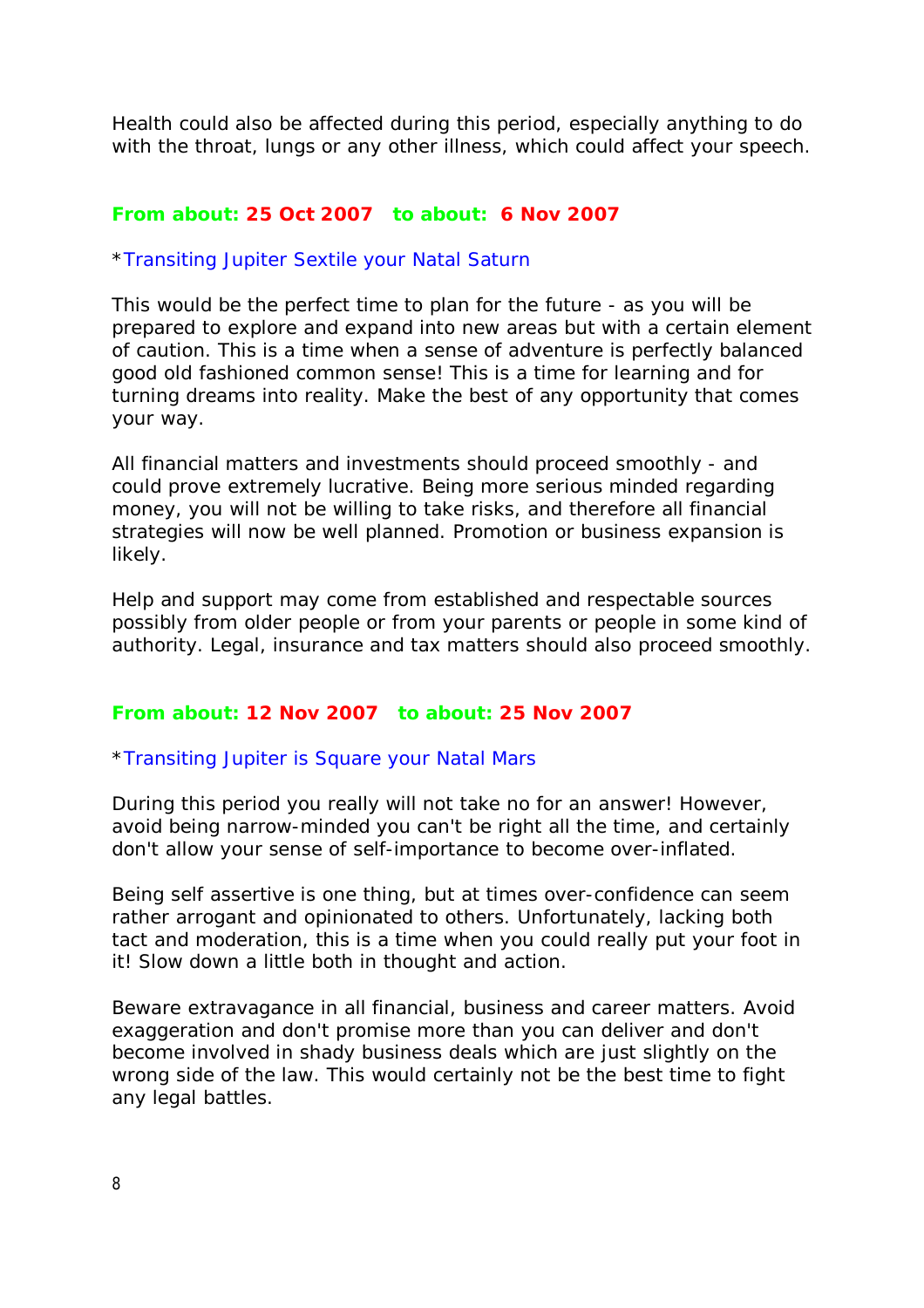You could have problems with people in authority during this time - taking orders and instructions could prove somewhat difficult as you will be under the impression that you know better. Your behaviour could even become somewhat threatening.

Anything to do with foreigners, foreign places or travel could be somewhat precarious during this time - so avoid taking foolish risks. If on holiday, then don't, for example, go for a moonlight stroll through the seedy end of a foreign town. Stay in safe and well lit areas.

### **From about: 19 Nov 2007 to about: 25 Nov 2007**

#### \**Transiting Jupiter Conjunct Natal Neptune*

During this time the deeper, more profound and perhaps even spiritual meaning of life will be addressed. Your own individual religious beliefs will dominate your thoughts and being.

You may seek to "find yourself" through travel, perhaps even go on long distance journeys, on a particular kind of pilgrimage. This could be a search for religious experiences, or to satisfy a charitable need to help the underprivileged of this world.

Feeling a surge of warmth and compassion towards everyone around you, generosity of spirit and sympathy will now come to the fore. Family, friends, and anyone in need, will now benefit from your kindness and understanding.

If artistically inclined, then this could be a time of great inspiration and creative achievement.

However, there is also a word of warning with this transit. You may also try to escape the harsher realities of life by preferring to live in a world of daydreams. Therefore, this wouldn't be the best time to make any major decisions concerning your future, especially financial decisions. Gambling and speculative investment should also be avoided until this transit has passed, as at this time judgement may be clouded by ideals rather than practical considerations.

#### **From about: 25 Nov 2007 to about: 7 Dec 2007**

\**Transiting Jupiter Sextile your Natal Pluto*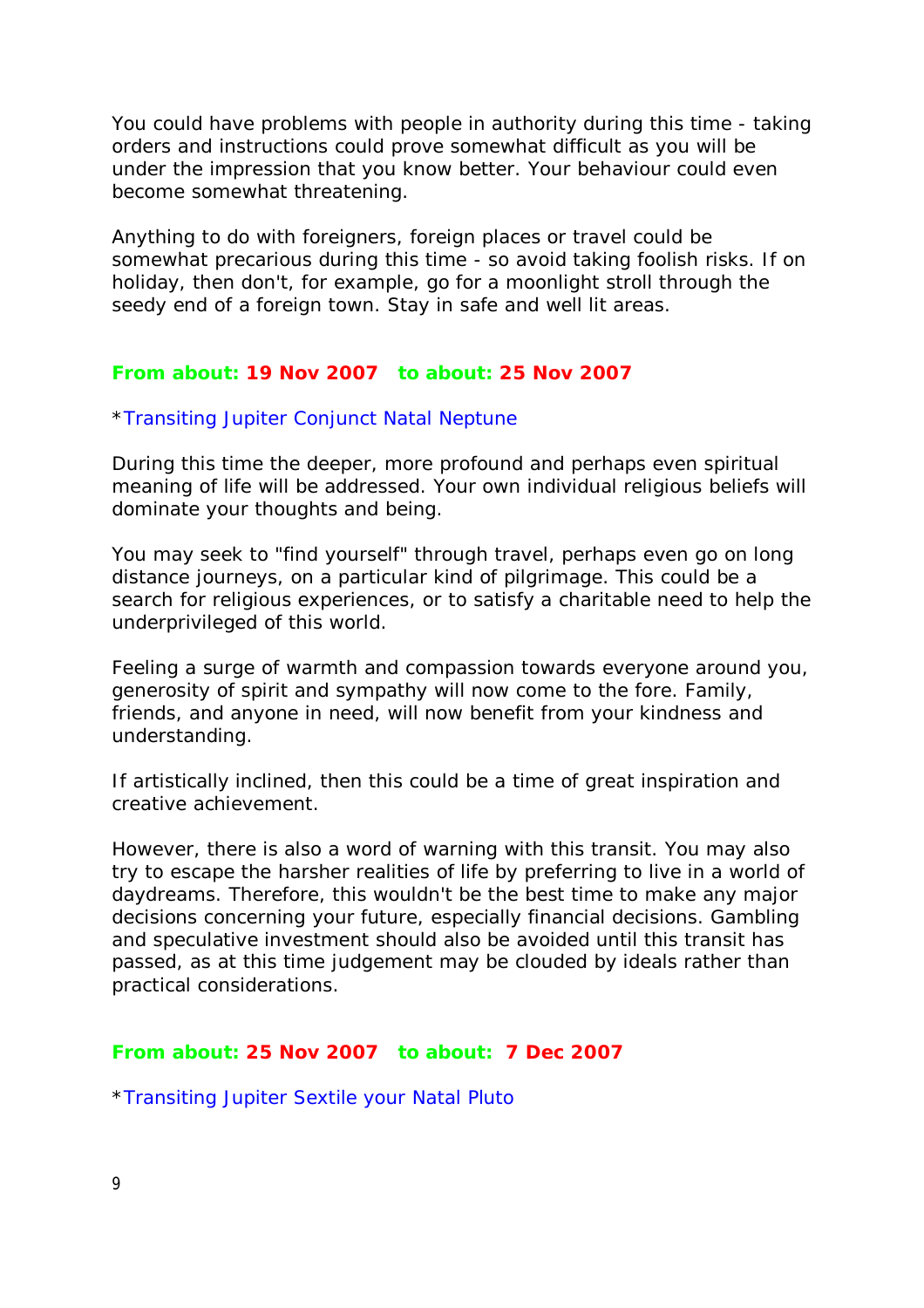Sensing inevitable changes in your life this is a time for restructuring and planning ahead for the future. Travel is likely. You will also demand more personal freedom and independence. After all important decisions can't be made if you are feeling trapped and hemmed in by restrictions.

However, do take the advice of older people or people in authority. What they are telling you now is sensible, practical and should be heeded.

Feeling powerful and in control, you will want to be the one calling the shots you will want to be the one in control. And thankfully to your benefit others will be willing to allow you to take control. Sensing your confidence and determination, they will now be satisfied to follow your lead. As long as your behaviour remains reasonable and considerate there should be no major ego conflicts at this time - despite your tendency to dominate.

You also may suddenly develop a deeper interest in mystical or spiritual matters. Perhaps you will now be introduced to new beliefs or old ones will be reinforced. In any case, this would be an excellent time to study and appraise spiritual beliefs.

#### **From about: 19 Dec 2007 to about: 25 Dec 2007**

#### \**Transiting Jupiter Sextile your Natal Jupiter*

This is a time of learning a time when lessons and knowledge can be absorbed more easily. Life will flow more easily - and much can be accomplished with seemingly very little effort.

This could be a period of steady growth especially in all business, legal and financial matters. Also, recognising that you are going to need the support and co-operation of friends and colleagues, you will win their trust and confidence through honest and fair dealings. Not feeling threatened, they will help you along the path to success.

Relationships with family, neighbours and close friends should also improve.

The possibility of travel to foreign lands is likely. If you are unable to travel, then expect some contact or communication with foreigners or family and friends living abroad.

#### **From about: 25 Dec 2007 to about: 6 Jan 2008**

\**Transiting Jupiter Square your Natal Ascendant*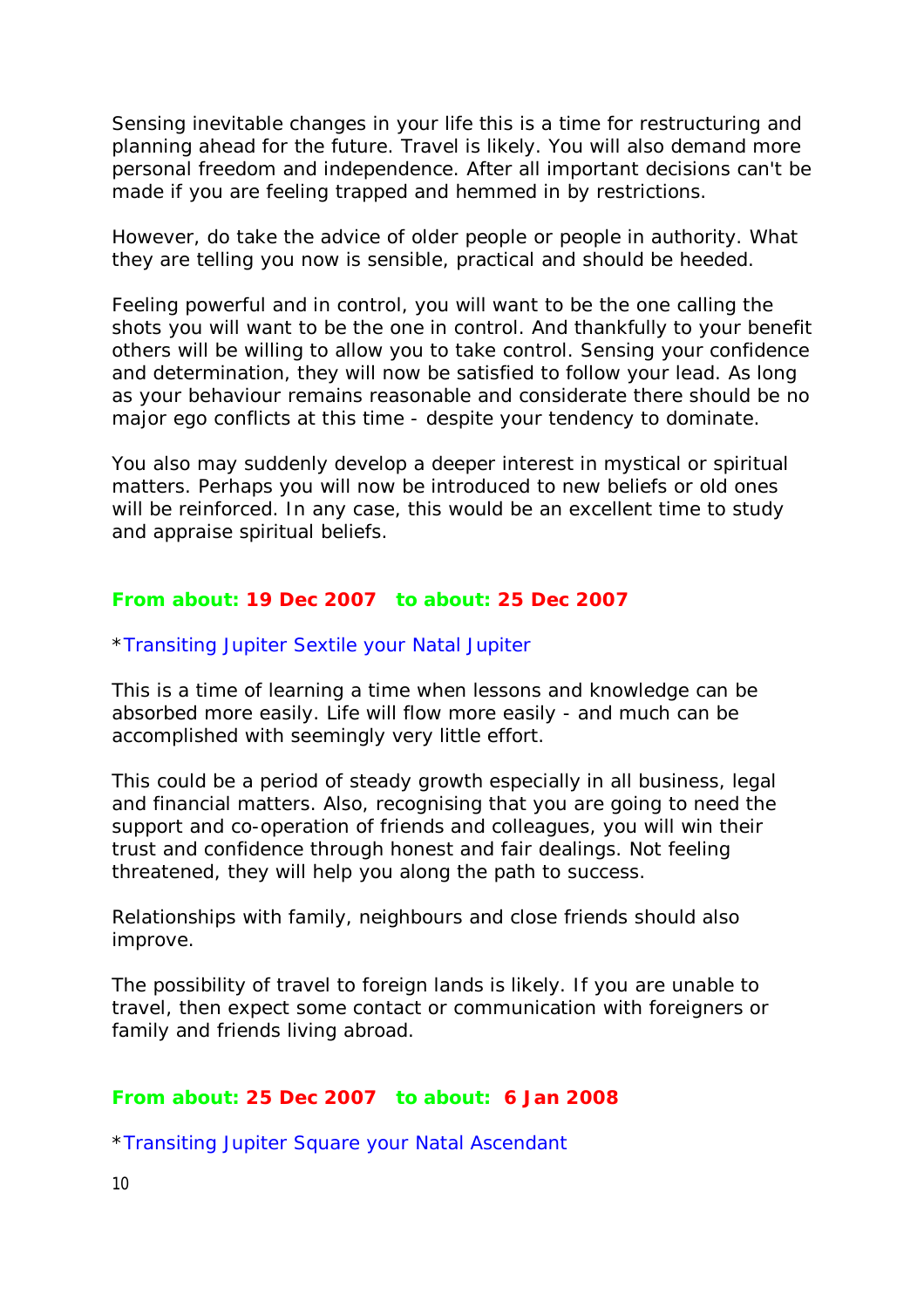This is a time when you will try to use other people, be they either personal or business contacts, to get ahead in life. But beware arrogance and be careful not to end up taking everything and giving nothing in return. Remember to help those who have helped you.

Also, financial extravagance and blind optimism could also deplete cash flow - you may feel as if your luck is in, but don't be fooled by superficial gloss and dubious get-rich-quick schemes.

A devil-may-care attitude, a desire for danger and adventure and impulsive restlessness could cause you to rush headlong into action without sufficient forethought. You could therefore be prone to accidents.

Emotionally, you may be torn between security and freedom. Partners, lovers and family may find your behaviour selfish and overly dramatic. You may even avoid the truth or exaggerate events and circumstances. Beware being too possessive or jealous. You can't demand freedom, and then refuse to give it!

# **From about: 25 Dec 2007 to about: 6 Jan 2008**

# \**Transiting Jupiter Opposite your Midheaven*

A certain amount of soul-searching and delving into the past is likely to pre-occupy your time. Contact with parents, or close relatives, could help answer some unresolved questions.

In the mood to consolidate and introduce more luxuries into your daily routine - you may now take stock of all that you materially own and decide to buy even bigger and better. Keep a tight rein on purse strings because this could be an expensive time ahead!

For instance, a bigger house, car or you may even make unexpected long term investments in land and securities. You may even decide to make your family bigger and better expanding numbers, so to speak! In any case, you will certainly try to make your personal and home life as secure, comfortable and luxurious as possible.

One word of warning, be careful not to over-extend or over-commit yourself. Don't promise more than you can deliver! No matter how much you think you can handle, you are only human, and you will get tired from time to time. Make sure that you allow yourself plenty of time for rest and relaxation.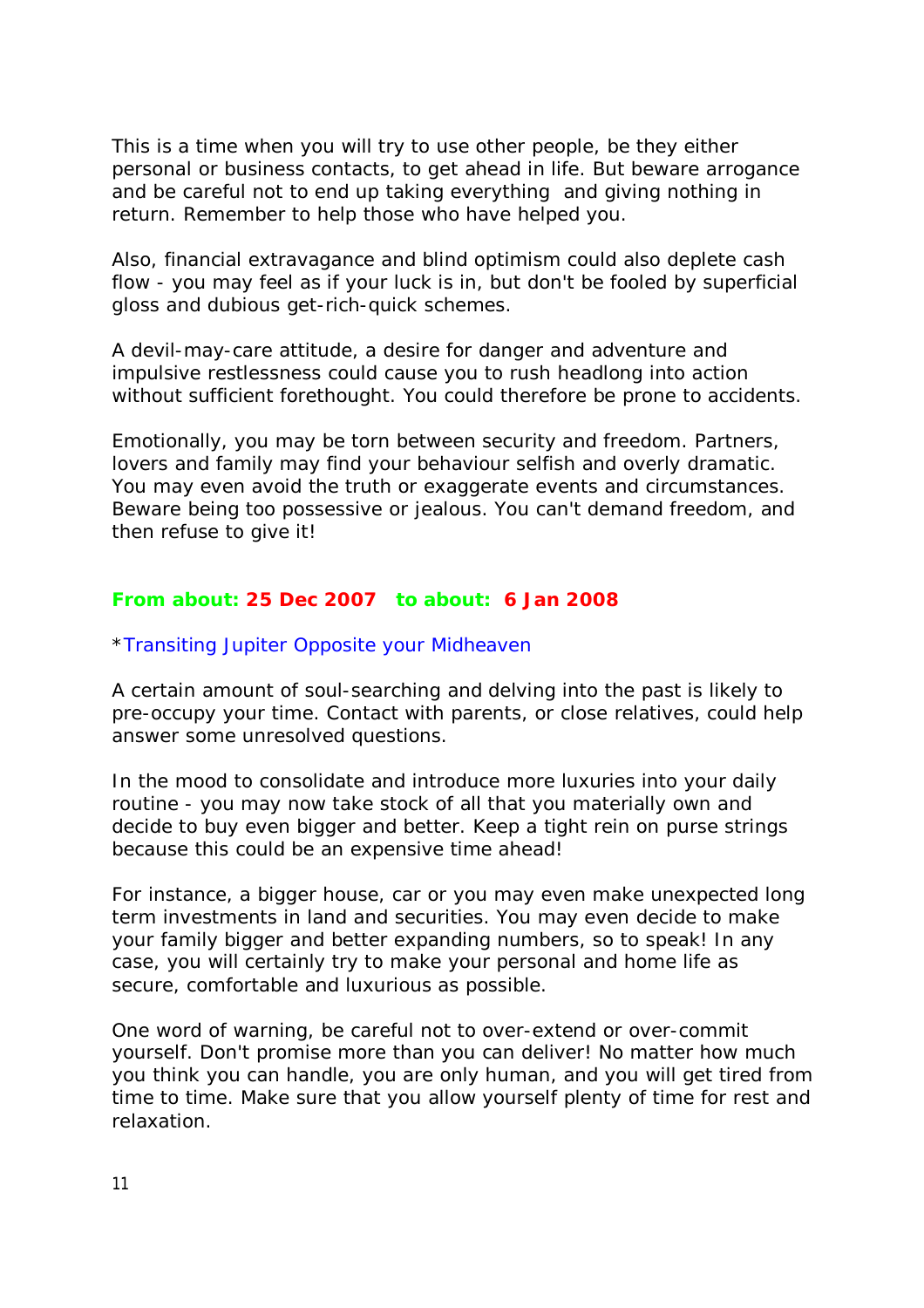# **From about: 24 Jan 2008 to about: 12 Jun 2008**

# \**Transiting Pluto Sextile your Natal Jupiter*

Sensing inevitable changes in your life this is a time for restructuring and planning ahead for the future. A time for regeneration. Travel is likely. You will also demand more personal freedom and independence. After all important decisions can't be made if you are feeling trapped and hemmed in by restrictions.

However, do take the advice of older people or people in authority. What they are telling you now is sensible, practical and should be heeded.

Feeling powerful and in control, you will now want to be the one calling the shots you will want to be the one in control. And thankfully to your benefit others will be willing to allow you to take control. Sensing your confidence and determination, they will now be satisfied to follow your lead. As long as your behaviour remains reasonable and considerate there should be no major ego conflicts at this time - despite your tendency to dominate.

You also may suddenly develop a deeper interest in mystical or spiritual matters. Perhaps you will now be introduced to new beliefs or old ones will be reinforced. In any case this would be an excellent time to study and appraise spiritual matters and beliefs.

## **From about: 19 Mar 2008 to about: 31 Jul 2008**

#### \**Transiting Neptune Sextile your Natal Neptune*

This is a time of new beginnings and the dawning of new spiritual understanding and maturity. Intuitive and physic abilities should increase - and you will now learn to listen to and trust your inner voice. This period could also be a time of testing the testing of your own inner strength and will-power.

You will now need to quench an insatiable thirst for new experience therefore changes in your lifestyle are likely. Many people with this transit find themselves in new relationships, careers or homes! Others will throw caution to the wind sacrificing the security and stability to follow their dreams.

#### **From about: 19 Mar 2008 to about: 31 Mar 2008**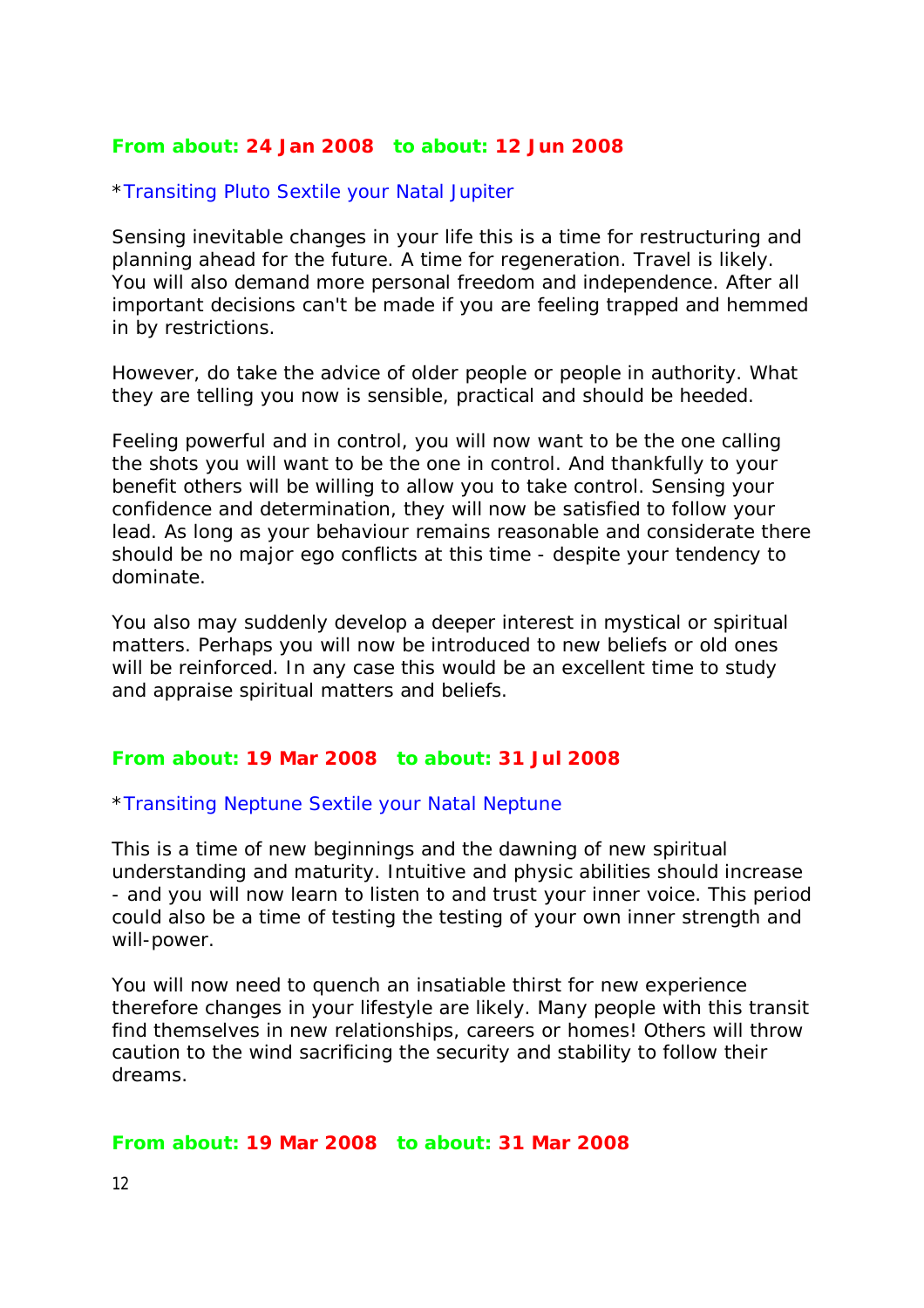# **From about: 18 Jun 2008 to about: 1 Jul 2008**

### \**Transiting Jupiter Square your Natal Saturn*

There is a certain amount of tension and confusion in your mind as to what to do next. One minute you could be feeling elated as if you could conquer the world and the next minute plunging into the depths of depression questioning and doubting your own abilities. However, don't reject any changes in your life, no matter how disruptive.

If opportunities do come your way during this period then take them even if you are in one of your "doubting" moods. These opportunities will represent a new chance to break free from outworn inhibiting habits and circumstances.

Don't worry if you feel that you are sometimes taking one step forwards and yet another step backwards this period is all about balanced personal growth for everything you learn something will have to fall by the wayside maybe an outworn idea maybe a mundane job maybe even a stale relationship but whatever you've now cut out of your life, it is because it is no longer needed.

Something hidden from your personal past may now come to light.

Patience will be needed during this time, don't rush plans and ideas. Put temporary brakes on any major financial or business plans whilst there is so much confusion concerning your future. Wait until the dust settles. There may also be some conflict between your personal life and career with one seemingly interfering with the other. Be prepared to compromise and find a balance between these two important areas of your life.

### **From about: 1 May 2008 to about: 19 May 2008**

#### \**Transiting Jupiter is Trine your Natal Mars*

During this time, you will put others before yourself and will be seen as self-confident, sympathetic, generous and optimistic. You may devote time and energy to helping those less fortunate than yourself; or simply by having a strong shoulder for a friend in need to lean on. Past grudges should now be forgiven, forgotten and well and truly buried.

This would be an excellent time to start anything new. Feeling restless, adventurous and extremely receptive to new ideas, you will now be looking to do something completely different - and whatever you do start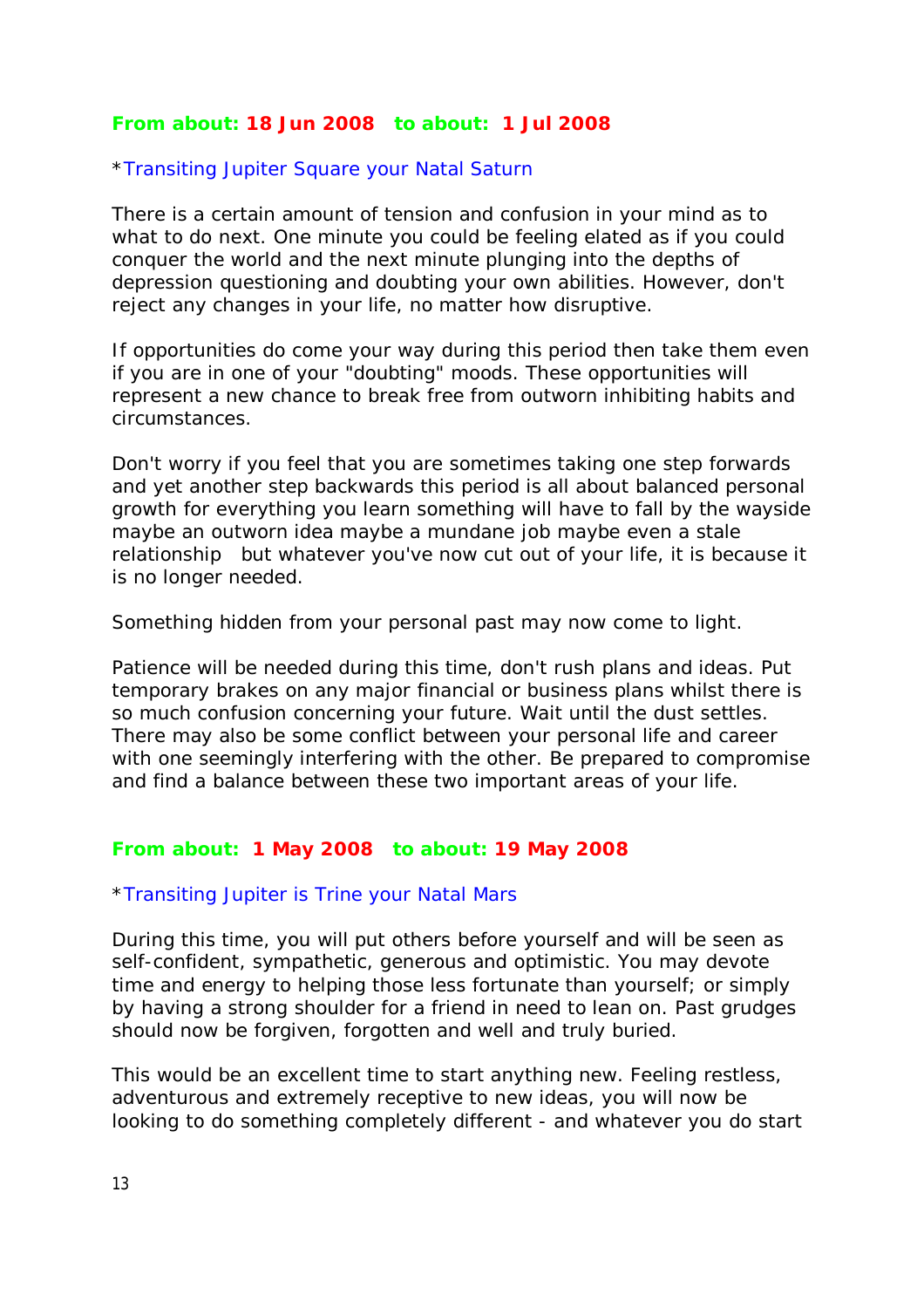during this time should turn out well. Business deals should be particularly profitable around now.

Freedom and a sense of independence will also be of importance to you so there will be the temptation to break free of any restrictions - be they personal or professional - which are seemingly holding you back and keeping you stuck in a rut.

However, putting other people's needs before your own, you will not be selfish in whatever action you take. If you are going to break free, then it will be done in such a way as to consider other's feelings. In fact, during this time, new exciting and unusual friendships could be formed.

Some pleasant news or a small unexpected windfall may also come your way as a sort of "thank you" for a favour done in the past a favour long forgotten by yourself, but not by the recipient. All good things come to those who truly deserve them!

# **From about: 25 May 2008 to about: 25 Jul 2008**

### \**Transiting Uranus is opposite your Natal Mars*

An incredible restless dynamic energy will make you crave for personal freedom and independence during this time. Restrictions in your life simply will not be tolerated and you will rebel against anyone trying to hold you back. People with some kind of authority over you, such as employers, parents or government officials are now likely to bear the brunt of your rebellious and angry nature. You are now prepared to do battle - and nothing and no one will stand in your way!

If you are usually a very placid person, sensitive to other people's needs more than your own then don't be tempted to hold all this rebellious anger within you - just for the sake of keeping the peace. All this dynamic energy must find an outlet possibly even through hard physical work otherwise pent-up emotions could lead to illness.

There is another scenario to the planetary aspects affecting you at the moment. You may find that a close loved one, may actually rebel against you - perhaps you haven't been allowing enough personal creative and emotional freedom to certain individuals.

Being more willing to take impulsive risks during this time - you may find yourself more accident prone than usual. So take special care when driving a car, or handling heavy and dangerous machinery.